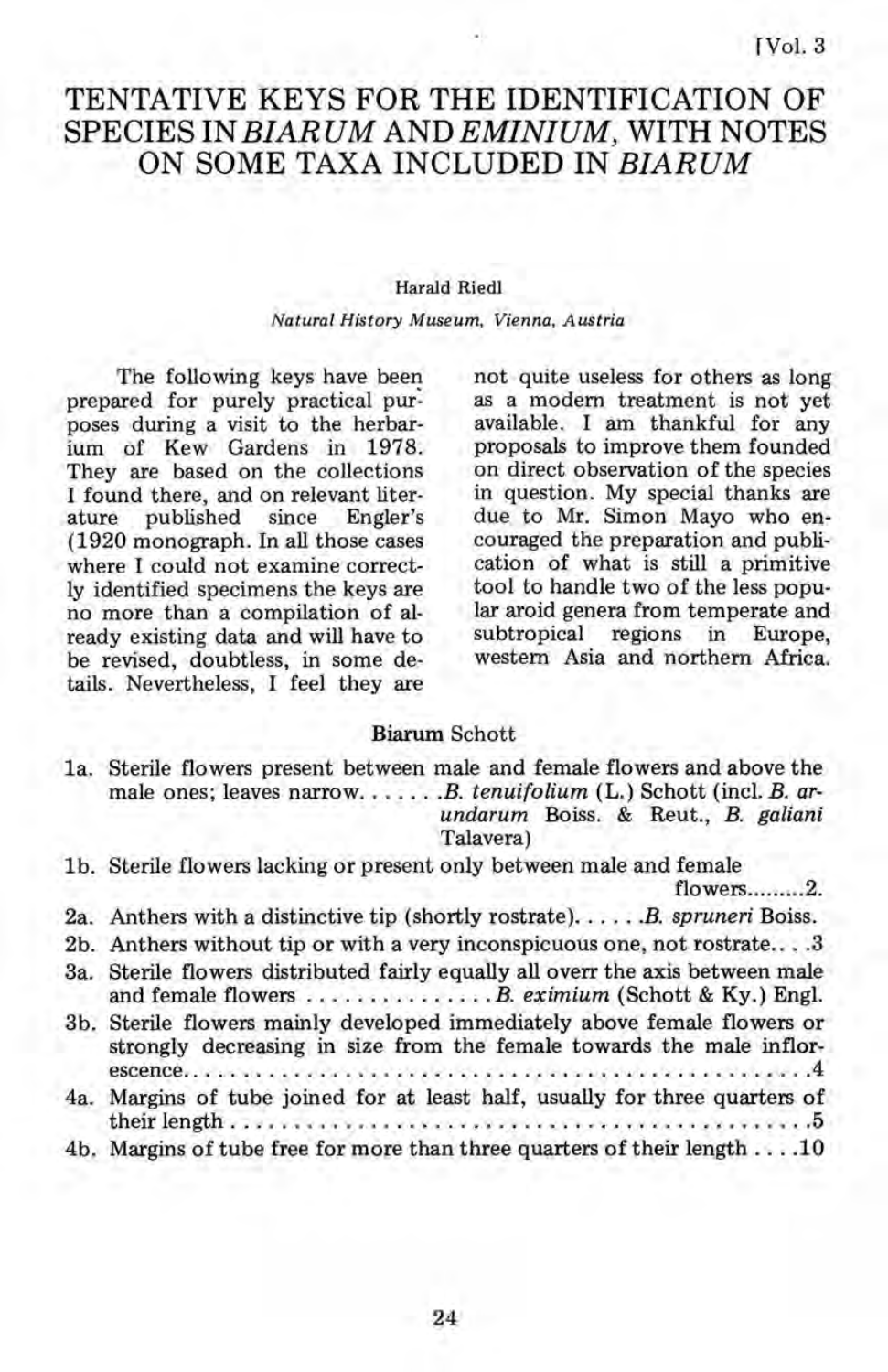# 1980] 25

# RIEDL: *BIAR UM*

 $\sim$   $\sim$ 

|     | 5a. Tube of spathe at least slightly inflated, ovoid to oblong-ovoid 6                                                                                                                          |
|-----|-------------------------------------------------------------------------------------------------------------------------------------------------------------------------------------------------|
| 6а. | Spathe at least 12-15 cm long, often longer. Tube strongly inflated, sub-<br>globose, usually wider than lamina; appendix cylindrical B. straussii<br>Engl.                                     |
|     |                                                                                                                                                                                                 |
|     | 7a. Tube of the spathe distinctly wider than the narrowly lanceolate lamina<br>B. olivieri Blume                                                                                                |
|     | 7b. Tube of spathe narrower to about as wide as the broadly lanceolate to                                                                                                                       |
|     | 8a. Margins of the tube joined for about half their length, tube about 15<br>mm wide. Appendix fusiform B. fraasianum (Schott)                                                                  |
|     | 8b. Margins of tube joined for at least three quarters of their length; tube<br>usually not more than 1 cm wide. Appendix narrowly cylindrical, some-                                           |
| 9a. | Sterile flowers short, subulate, all of them directed downwards oblique-<br>ly to subhorizontallyB. angustatum (Hook. f.) N. E. Brown                                                           |
|     | 9b. Sterile flowers immediately above female flowers elongate filiform,<br>sometimes widened towerds apex turned upwards, sometimes more or                                                     |
|     | 10a. Leaves very narrow, 3-5 mm wide  B. syriacum (Spreng.) H. Riedl                                                                                                                            |
|     | 10b. Leaves lanceolate to oblong, much wider $\ldots \ldots \ldots \ldots \ldots \ldots 11$                                                                                                     |
|     | 11a. Spathe white inside, greenish outside. Appendix slender, obviously                                                                                                                         |
|     | 11b. Spathe green to dark purple inside. Appendix slender or not, never                                                                                                                         |
|     | 12a. Sterile flowers dense, dark purple, confined to the lower part of the<br>axis between female and male flowersB. aleppicum Thiébaut                                                         |
|     | 12b. Sterile flowers loose or absent, or if distributed fairly equally all over<br>the axis between female and male flowers distinctly decreasing in<br>length towards the male inflorescence13 |
|     | 13a. Appendix very slender, cylindrical, less than 2 mm in diameter<br>B. bovei Blume (incl. Ischarum dispar<br>Schott, B. carracatrense Haenseler)                                             |
|     | 13b. Appendix wider, more or less fusiform, widest at or below the middle                                                                                                                       |
|     | 14a. Lamina of spathe wider than tube, rather widely lanceolate, about 20                                                                                                                       |
|     | 14b. Lamina of spathe narrow, usually narrower than tube, distinctly shorter<br>than 20 cm B. kotschyi (Schott) B. Mathews ex H. Riedl                                                          |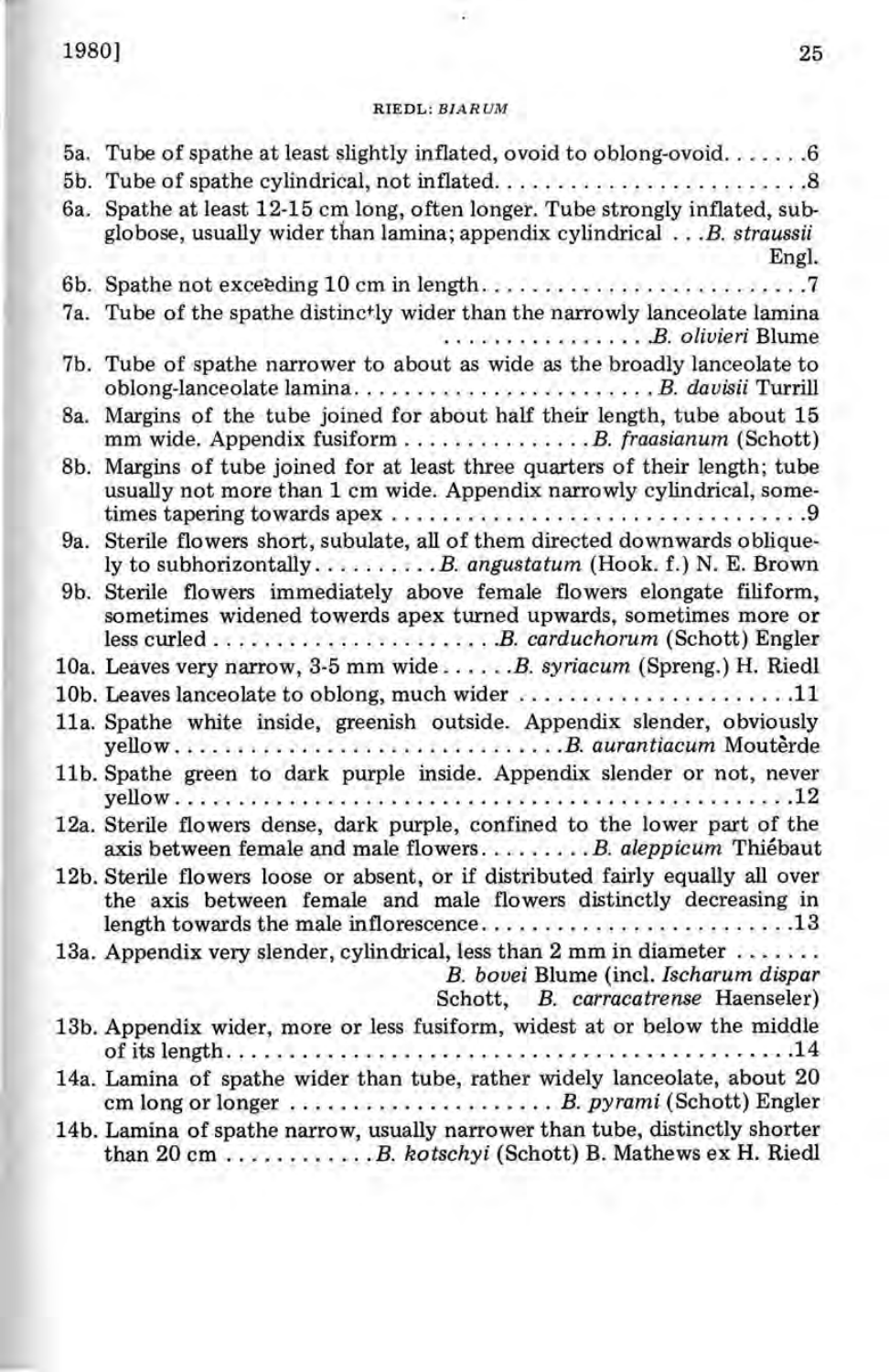According to our present knowledge, some of the species can be subdivided on the basis of cytological and accompanying minor morphological characters, Most of the subunits have been recognized as separate species at one time or another. Investigators in the flora of Europe especially tend to attach too much importance to what is at best a geographical race. As it is often difficult to decide on the appropriate rank, I did not include subspecies or varieties in the key, but it will be necessary to discuss at least some of them, which have been given special attention in more recent publications. They usually belong to the *B. tenuifolium-* or the *B. bovei* complexes, while most of the other species have a more limited distribution in western Asia and have been rarely collected, so that their infraspecific structure is not as yet well known.

# B. tenuifolium (L.) Schott s.l.

Engler (1920) acknowledged three distinct varieties: var. *typicum* Engl. (= var. *tenuifolium* according to present day nomenclature), Var. *abbreviatum* (Schott) Engl., and assigned clearly separated areas of distribution to them. The typical variety should be confined to southern Spain, Italy and Dalmatia, var. *abbreviatum* is an endemic of the Greek mainland and the Ionian Islands, and var. *zelebori,* the easternmost representative of the group, is found in western Anatolia. Though he uses a comparatively great number of combined characters, such as measurements of peduncle, spathe and spadix and relative length of the latter two, leaf shape, etc., I could not find

such clear distinctions correlated to geographical distribution in material at Kew. Further investigations including more cytological data will certainly be necessary in future.

Plants from Spain are separated from the type of *B. tenuifolium* by Talavera (1976) as *B. arundanum* Boiss. et Reut. and *B. galiani* Talavera. *B. tenuifolium* has a chromosome number of 2n=26 and *B, arundanum* 2n=22. In *B. galiani,* the chromosome number is also 2n=26, but there are differences in the caryotype as a whole. The morphological characters used by Talavera to separate the species include leaf-shape and number of pointed tips of lower sterile male flowers, but these are scarcely sufficient even for minor local varieties. *B. arundanum* is said to inhabit the extreme south Spain, while *B. galiani* is known from a few localities in southwestern Spain. As far as variable chromosome number is concerned the situation in Spain seems to be comparable to that described by Monti & Garbari (1974) from Italy, who found the differences of *B. cupanianum* Spaglia insufficient for recognition of a separate taxon. However, with further study one or the other of the taxa mentioned may eventually prove to be a distinct subspecies.

#### B. carduchorum (Schott) Engler

The variability of this species has been discussed by the present author (Riedl 1969) who arrived at the conclusion, that *B. platyspathum* Bornm. = *B. carduchorum*  var. *platyspathum* (Bornm) Engl. cannot be separated even on the varietal level. Schott (1869) and Engler (1920) included it in the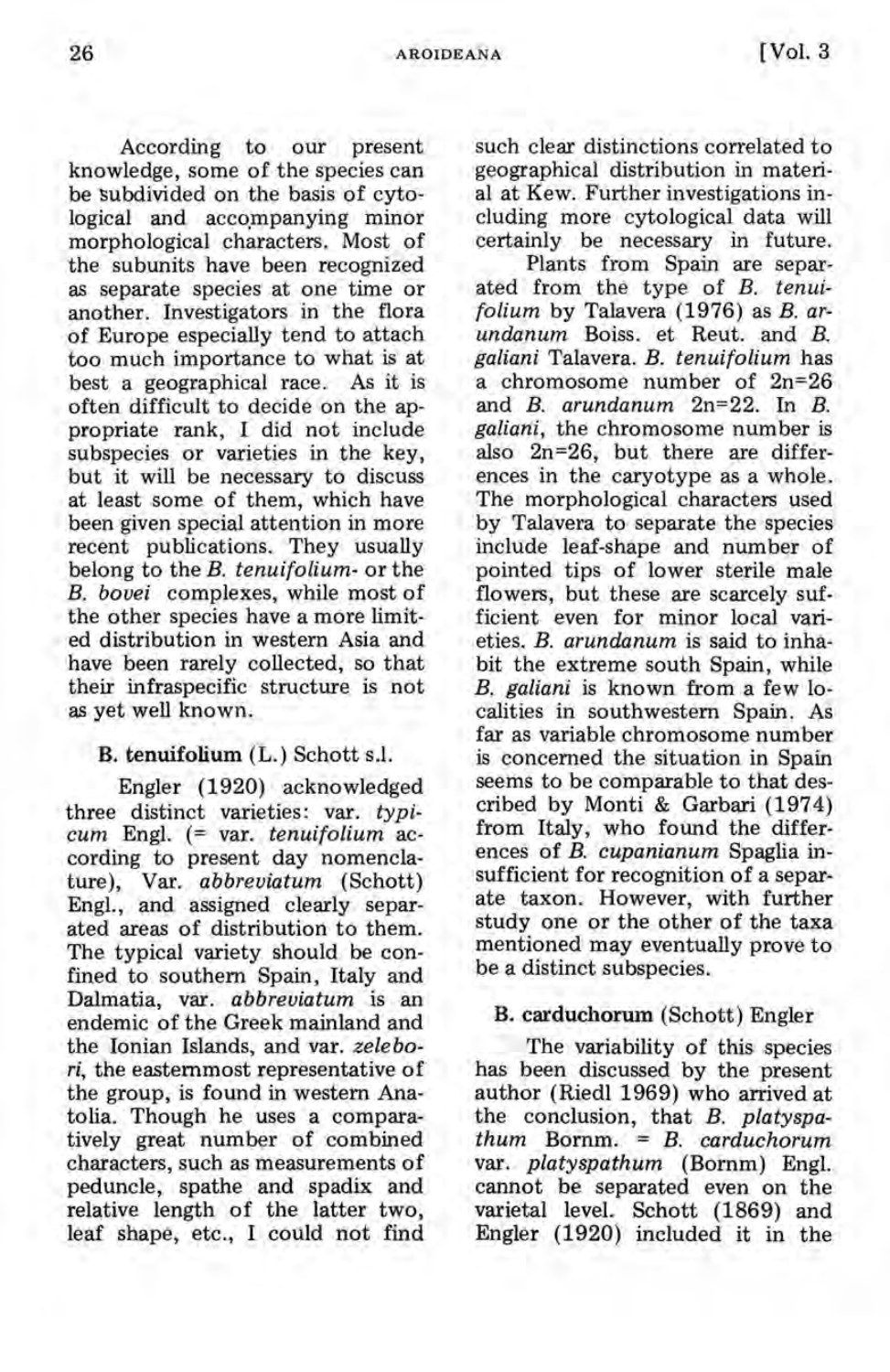

Figure 1: *Biarum pyrami* (Schott) Engler. From H.W. Schott's unedited plates of Aroids. In the absence of a herbarium specimen to be regarded as type.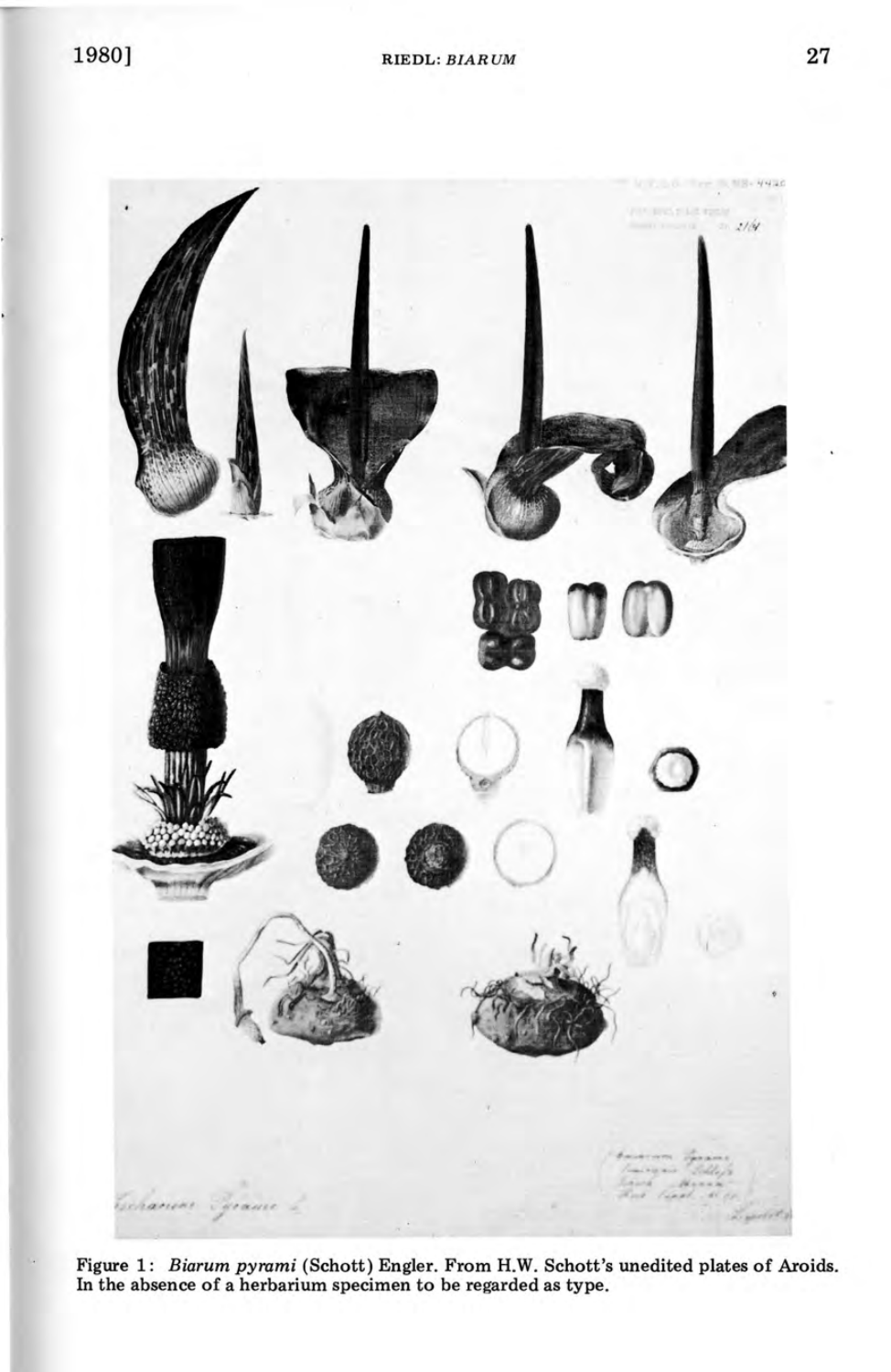genus, resp. subgenus *Cyllenium,*  for which the rostrate connective of the anthers is typical. I could not find this character in any of the specimens examined, however B. *angustatum* (Hook. f.) N.E. Brown may be only a subspecies of *B. carduchorum* from which it is different mainly in characters of the sterile flowers as indicated in the key.

## B. olivieri Blume

The differences between this species and *B. davisii* Turrill seem to be of minor importance, so that the latter will be probably reduced to subspecific rank when more data are available.

#### B. syrlacum (Spreng) H. Riedl

The nomenclature of this species, which is better known as *B. russellianum* Schott has been discussed in a separate paper (Riedl 1980).

#### B. aleppicum Thiébaut (1948)

I did not see any specimens of this taxon. According to Thiebaut, l.c., it belongs to sect. *Cyllenium*  but nothing is said about the anthers in particular. It is compared with B. carduchorum, but according to Mouterde's (1966) figure 1 on plate LVIII the margins of the spathe are free for the greatest part of the comparatively short tube. It seems to be much nearer to *B. bovei,* as is also assumed by Mouterde, l.c. I am not sure whether the spots on the outside of the spathe mentioned by both authors are taxonomically significant. Only Mouterde mentions the densely aggregated sterile flowers in the lower part of the short space between male and female flowers. While Thiebaut describes the sterile

appendix as cylindrical, it is markedly widest near the middle in Mouterde's picture, so that the question arises whether it is near to *B. bovei* or to *B. kotschyi* and *B. pyrami* (if not to *B. carduchorum*  as Thie baut proposed). Unfortunately, the quality of Mouterde's picture is very bad, so that it can scarcely be used as a reliable source of information.

#### B. bovei Blume s.l.

*B. bovei* is by far the most variable species in the whole genus. While *B. bovei* subsp. *dispar*  (Schott) Engl. from North Africa seems to be fairly distinct morphologically as well as geographically in most cases, there are a few collections from Turkey, where usually only the typical subspecies should occur, which are morphologically inseparable from subsp. *dispar.* This considerably weakens the argument for a sharp separation. *Biarum carracatrense* Haenseler) Fontquer = *B. haenseleri*  Willk. = *B. bovei* subsp. *haenseleri*  (Willk.) Engl. is much less distinct from the type and separated mainly for geographical and cytological reasons. For the present, both these taxa should be retained as subspecies as was proposed by Engler (1920), so that nomenclatural changes can be avoided.

### B. kotshcyi (Schott) B. Mathew ex H. Riedl, comb. nov.

### Syn.: *Ischarum kotschyi* Schott, Synops. Aroid. 7 (1855).

Among the various units merged in *B. bovei* Blume by Engler *(1920), B. kotschyi* seems to deserve a higher rank. Its taxonomic position is intermediate between *B. bovei* and *B. pyrami* (Schott)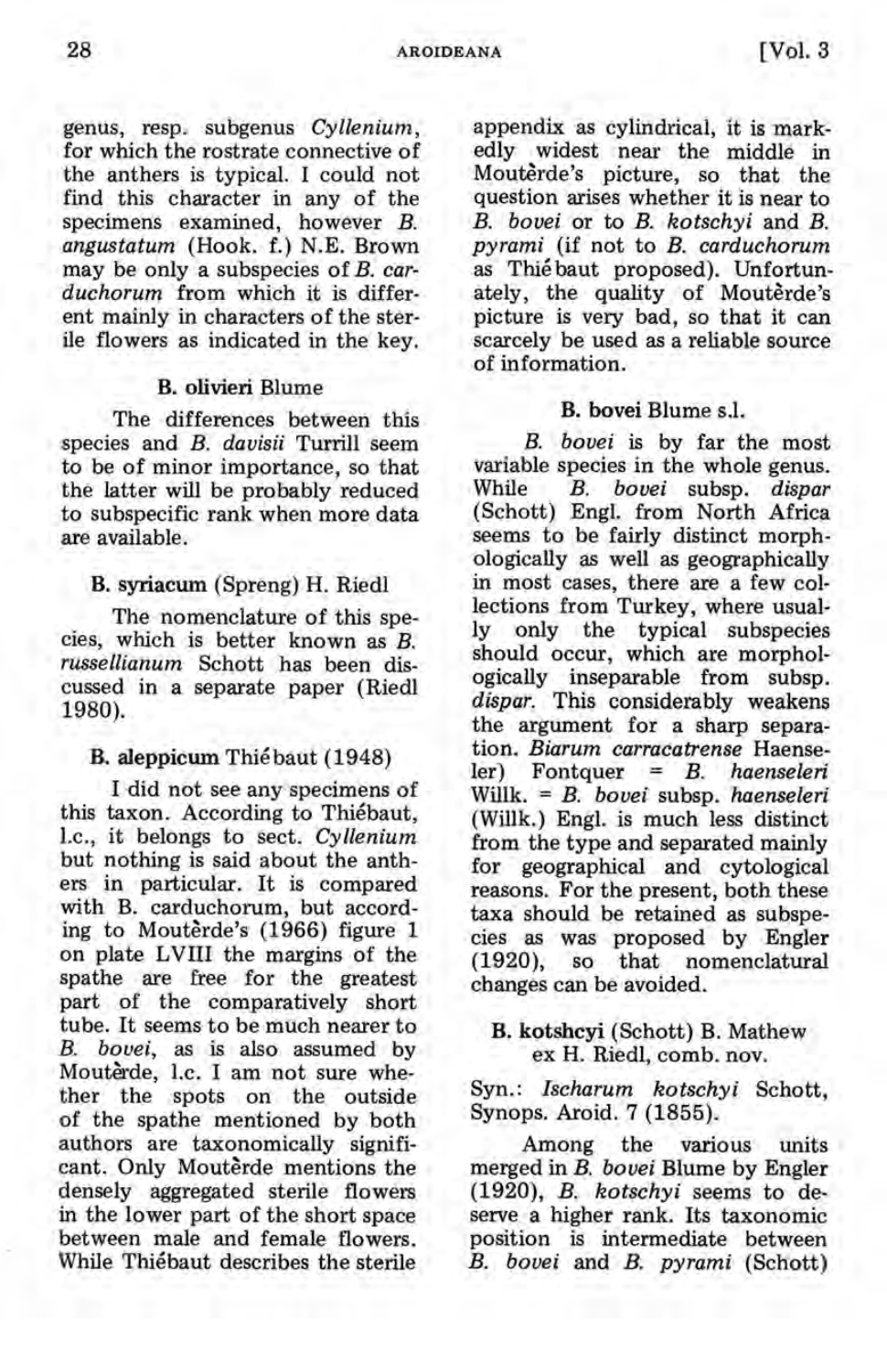

Figure 2: *Biarum kotschyi* (Schott) B. Mathews ex H. Riedl. From H. W. Schott's unedited plates of Aroids.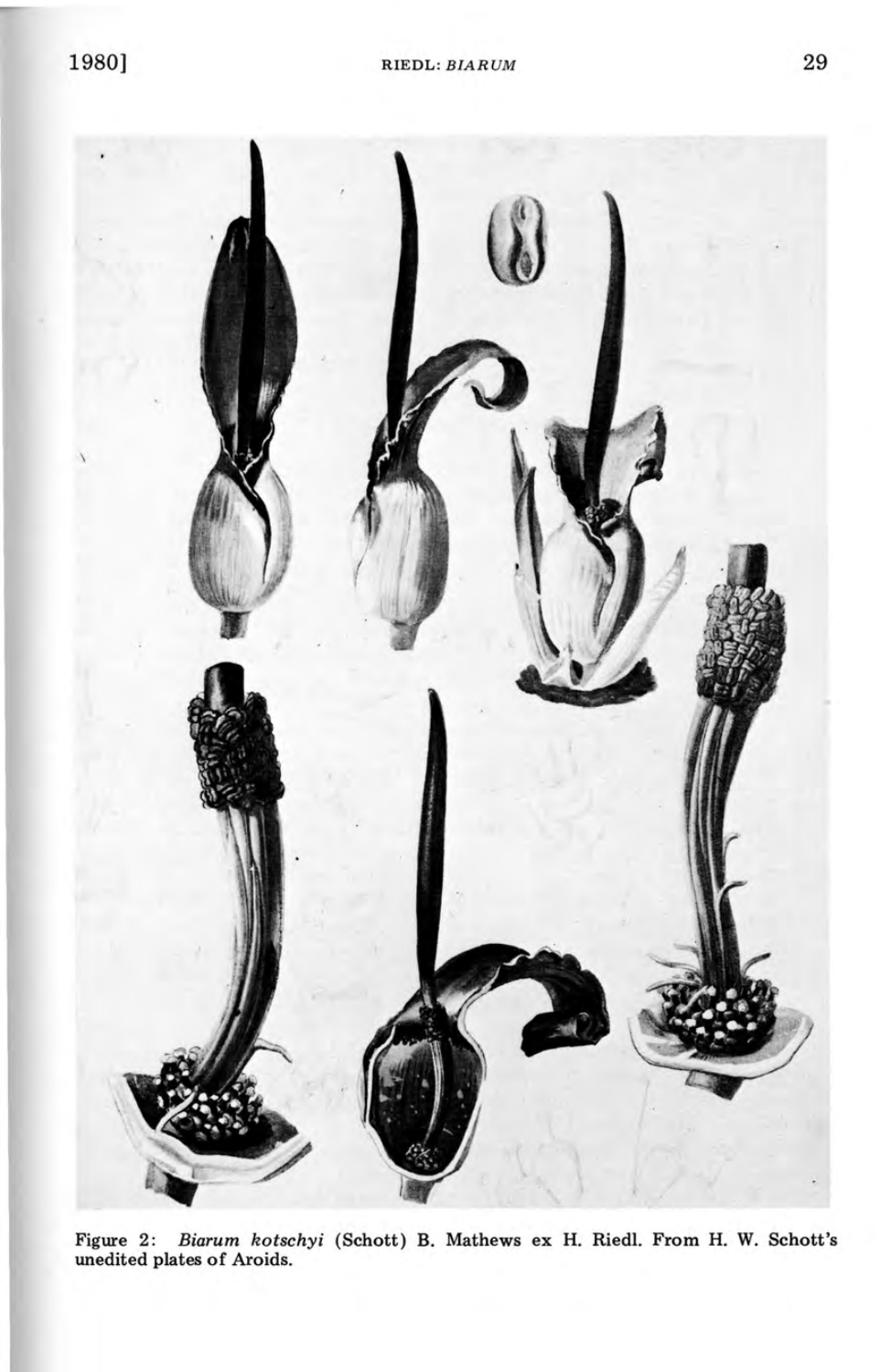30 AROIDEANA [Vol. 3

Engl., to which it is even more similar in many ways (especially characters of the appendix and sterile flowers), but which is much taller. The combination has first been mentioned by B. Mathew (1973), later on by Mayo (1979), but seems to be validated here for the first time.

The *Biarum* spec. from Afghanistan, for which chromosome counts are given by Marchant (1972) is almost certainly *(Eminium lehmannii* (Bge) O. Ktze. which often closely resenbles a true *Biarum* having lanceolate-oblong, undivided leaves. The genus *Biarum*  does not extend east beyond western and southwestern Iran.

### **Eminium** (Blume) Schott

| 1a.            | Inner side of spathe dark, densely warty. Lateral leaf segments invo-<br>lute ("winding staircase"-type, see Riedl 1978). Sterile appendix of<br>spadix broadly cylindricalE. spiculatum (Blume) O. Ktze.                                                                                                                                                   |
|----------------|-------------------------------------------------------------------------------------------------------------------------------------------------------------------------------------------------------------------------------------------------------------------------------------------------------------------------------------------------------------|
| 1b.            | Inner side of spathe usually more or less dark, but smooth2                                                                                                                                                                                                                                                                                                 |
| 2a.            | Peduncle thickened markedly towards spathe3                                                                                                                                                                                                                                                                                                                 |
| 2 <sub>b</sub> | Peduncle not or scarcely thickened towards spathe 6                                                                                                                                                                                                                                                                                                         |
| 3a.            | Leaves with divided lateral and/or opposite segments  4                                                                                                                                                                                                                                                                                                     |
| 3b.            | Leaves entire or with undivided subbasal lobes which are much shorter<br>than the central lamina. Sterile appendix of spadix slender, cylin-                                                                                                                                                                                                                |
| 4a.            | Central part of lamina lanceolate to hastate, much broader than lateral<br>and opposite segments. Opposite segments involute, narrowly linear,<br>strongly divided. Spathe straight. Appendix of spathe cylindrical,                                                                                                                                        |
| 4 <sub>b</sub> | Central part of lamina broadly oblong, rounded. Lateral segments<br>more or less flat, widely linear, with a few divisions, as long or longer<br>than the central part. Spathe curved downwards above the spadix as a<br>rule, more or less short and wide. Appendix of spadix broadly cylin-<br>drical to conical, very short E. rauwolffii (Blume) Schott |
|                | + Sterile appendix of spadix shortly stalked, more or less cylindrical<br>to slightly conical $\ldots \ldots \ldots \ldots \ldots \ldots \ldots$ . E. r. var.rauwolffii                                                                                                                                                                                     |
|                | Sterile appendix of spadix sessile on male flowers, conical                                                                                                                                                                                                                                                                                                 |
| 5а.            | Sterile appendix of spadix nearly sessile, tapering gradually towards<br>male inflorescence. Tuber depressed, much wider than tall E. regelii<br>Vved.                                                                                                                                                                                                      |
| 5b.            | Sterile appendix of spadix distinctly stipitate, either abruptly or grad-<br>ually tapering towards the pale, short stipe (appendix dark purple,                                                                                                                                                                                                            |

stipe straw-colored in herbarium specimens). Tuber globose ........ . . . *E. heterophyllum* (Blume) Schott